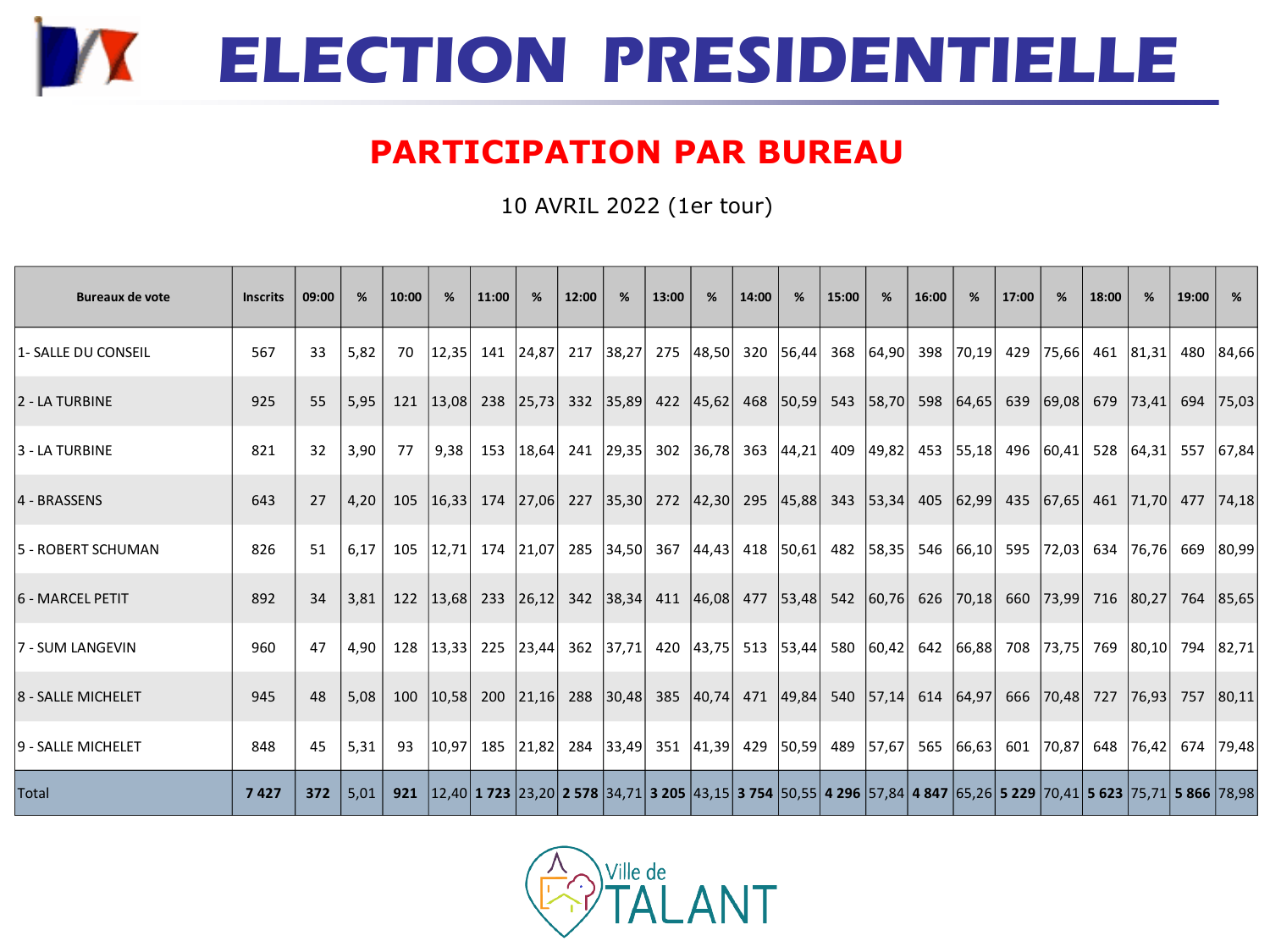## **ELECTION PRESIDENTIELLE**

## RESULTATS TALANT - 10 AVRIL 2022 (1er tour)

| N° BUREAUX DE VOTE          | INSCRITS ABSTENT <sup>®</sup> |         |        | VOTANTS BLANCS          | <b>NULS</b>    |         |                |              |    | <b>EXPRIMES Nathalie ARTHAUD</b> Fabien ROUSSEL |      | Emmanuel<br><b>Jean LASSALLE</b><br><b>MACRON</b> |                          |     | <b>Marine LE PEN</b> |    | <b>Eric ZEMMOUR</b> |     | Jean-Luc<br><b>MELENCHON</b> |                | Anne HIDALGO |                 |                       |       |          | Yannick JADOT Valérie PECRESSE Philippe POUTOU |           | <b>Nicolas DUPONT-</b><br><b>AIGNAN</b> |        |
|-----------------------------|-------------------------------|---------|--------|-------------------------|----------------|---------|----------------|--------------|----|-------------------------------------------------|------|---------------------------------------------------|--------------------------|-----|----------------------|----|---------------------|-----|------------------------------|----------------|--------------|-----------------|-----------------------|-------|----------|------------------------------------------------|-----------|-----------------------------------------|--------|
| 1 SALLE DU CONSEIL          | 567                           | 87      | 480    | 6                       | 6              | 468     | $\overline{1}$ | 0.21%        | 6  | 1,28 %                                          | 188  | 40,17 %                                           | $\mathbf{3}$<br>$0.64$ % | 53  | 11,32 %              | 65 | 13,89 %             | 72  | 15,38 %                      | $\overline{4}$ | 0,85 %       | 26              | 5,56 %                | 39    | 8,33 %   | $\mathbf{3}$                                   | 0.64 %    | 8                                       | 1,71 % |
| 2 LA TURBINE                | 925                           | 231     | 694    | $\overline{\mathbf{3}}$ | 3              | 688     | 6              | 0.87%        | 18 | 2,62<br>%                                       | 199  | 28.92 %                                           | $2,47$ %<br>17           | 103 | 14,97%               | 55 | 7,99 %              | 195 | 28,34 %                      | 12             | 1,74 %       | 48              | 6.98<br>$\frac{9}{6}$ | 17    | 2,47 %   | $\overline{\mathbf{3}}$                        | 0,44<br>% | 15 <sup>2</sup>                         | 2,18 % |
| 3 LA TURBINE                | 821                           | 264     | 557    | 3                       | $\overline{2}$ | 552     | 8              | 1,45 %       | 13 | 2,36 %                                          |      | 129 23,37 %                                       | 12<br>2,17 %             |     | 116 21,01 %          | 27 | 4,89 % 180          |     | 32,61 %                      | 9              | 1,63 %       | 33              | 5,98 %                | 11    | 1,99 % 3 |                                                | 0.54%     | 11                                      | 1,99 % |
| 4 BRASSENS                  | 643                           | 166     | 477    | -3                      | 3              | 471     | 8              | 1,70%        | 12 | $2,55$ %                                        | 100  | 21,23 %                                           | 5<br>$1,06$ %            | 111 | $ 23,57 \% $         | 23 | 4,88 %              | 164 | 34,82 %                      | 9              | 1,91 %       | 10 <sup>°</sup> | 2,12%                 | 13    | 2,76%    | $\overline{\mathbf{3}}$                        | $0,64$ %  | 13                                      | 2,76 % |
| 5 ROBERT SCHUMAN            | 826                           | 157     | 669    | 8                       | $\overline{7}$ | 654     | 8              | 1,22 %       | 17 | 2,60 %                                          | 215  | 32,87 %                                           | 1,99 %<br>13             | 103 | 15,75 %              | 40 | 6,12 %              | 169 | 25,84 %                      | 8              | 1,22 %       | 43              | 6,57 %                | 23    | 3,52 %   | $\overline{0}$                                 | $0,00\%$  | 15                                      | 2,29 % |
| 6 MARCEL PETIT              | 892                           | 128     | 764    | 8                       | $\overline{2}$ | 754     | -3             | 0,40%        | 13 | 1,72%                                           | 323  | 42,84 %                                           | 8<br>$1,06$ %            | 112 | 14,85%               | 80 | 10,61 %             | 82  | 10,88 %                      | 11             | 1,46 %       | 35              | 4,64<br>$\%$          | 70    | 9,28 %   | $\overline{2}$                                 | 0,27<br>% | 15                                      | 1,99 % |
| 7 SUM LANGEVIN              | 960                           | 166     | 794    | 8                       | $\overline{4}$ | 782     | 6              | 0.77%        | 12 | 1,53 %                                          | 322  | 41,18 %                                           | 2,30 %<br>18             | 88  | 11,25 %              | 69 | 8,82 %              | 105 | 13,43 %                      | 14             | 1,79 %       | 51              | 6,52 %                | 80    | 10,23 %  | $\overline{\mathbf{3}}$                        | 0.38 %    | 14                                      | 1,79 % |
| 8 SALLE MICHELET            | 945                           | 188     | 757    | 12                      | -7             | 738     | $\overline{2}$ | $ 0.27 \t% $ | 14 | 1,90%                                           |      | $312$ 42,28 %                                     | 12<br>1,63%              | 85  | 11,52%               | 83 | 11,25 %             | 79  | 10,70 %                      | 16             | $2,17$ %     | 57              | 7.72 %                | 68    | 9,21%    | $\overline{2}$                                 | 0.27 %    | 8                                       | 1,08 % |
| 9 SALLE MICHELET            | 848                           | 174     | 674    | 6                       | $\overline{4}$ | 664     | $\overline{2}$ | 0,30%        | 10 | 1,51 %                                          | 260  | 39,16 %                                           | 8<br>1,20 %              | 106 | 15,96 %              | 61 | 9,19 %              | 111 | 16,72 %                      | 10             | 1,51 %       | 19              | 2,86 %                | 54    | 8,13 %   | 5                                              | 0,75 %    | 18                                      | 2,71 % |
| <b>TOTAL DES VOIX</b>       | 7427                          | 1 5 6 1 | 5866   | 57                      | 38             | 5 7 7 1 |                | 44           |    | 115                                             | 2048 |                                                   | 96                       |     | 877                  |    | 503                 |     | 1 1 5 7                      | 93             |              | 322             |                       | 375   |          | 24                                             |           | 117                                     |        |
| <b>TOTAL EN POURCENTAGE</b> |                               | 21,02%  | 78,98% | 0,97%                   | 0,65%          | 77,70%  | 0,76%          |              |    | 1,99%<br>35,49%                                 |      |                                                   | 1,66%                    |     | 15,20%               |    | 8,72%               |     | 20,05%                       |                | 1,61%        |                 | 5,58%                 | 6,50% |          | 0,42%                                          |           | 2,03%                                   |        |